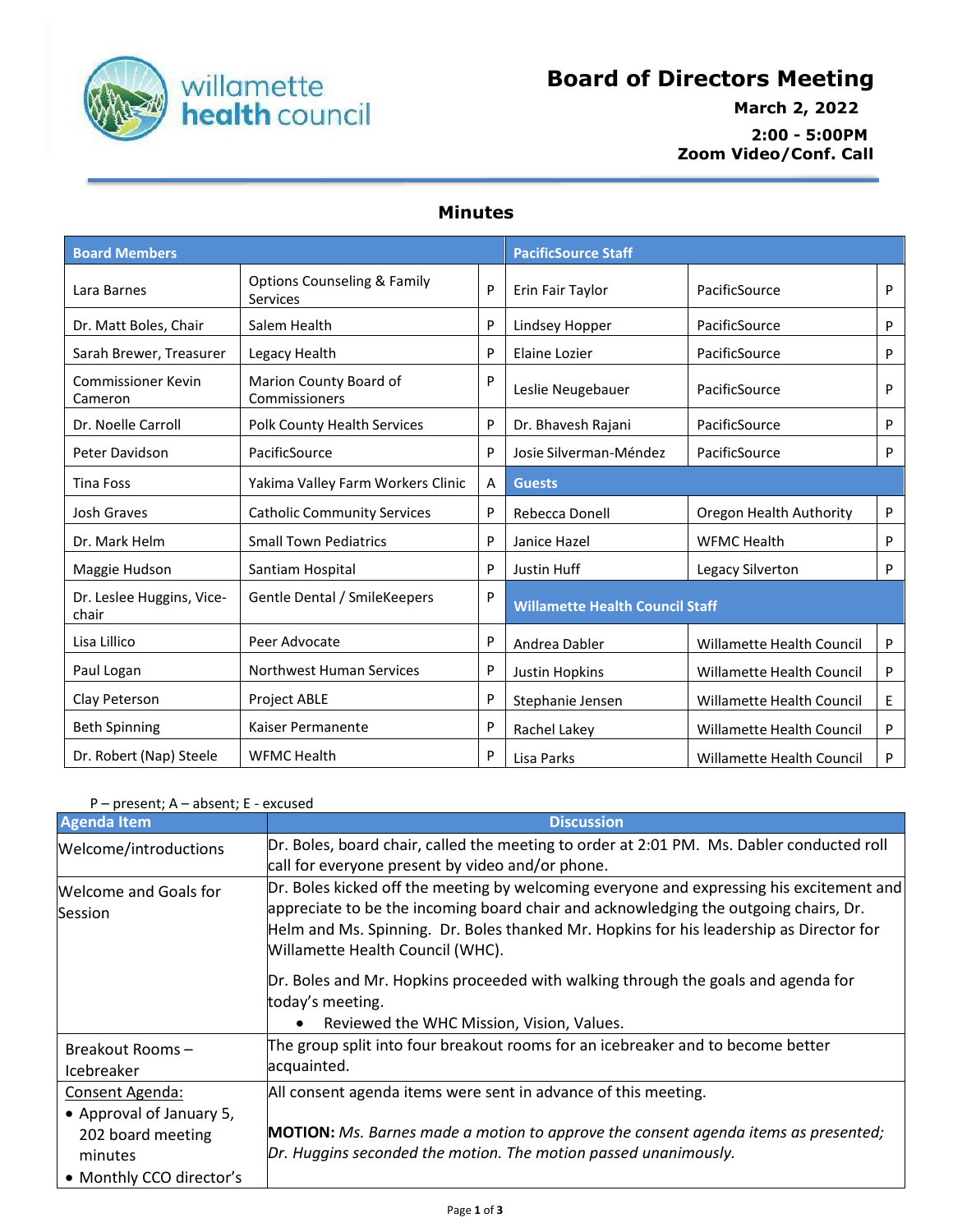| <b>Agenda Item</b>                                         | <b>Discussion</b>                                                                                                                                                                                                                                                                                                                                                                                                                                                                                                                                                                                                                                                                                                                                                                                                                                                                                                         |  |  |
|------------------------------------------------------------|---------------------------------------------------------------------------------------------------------------------------------------------------------------------------------------------------------------------------------------------------------------------------------------------------------------------------------------------------------------------------------------------------------------------------------------------------------------------------------------------------------------------------------------------------------------------------------------------------------------------------------------------------------------------------------------------------------------------------------------------------------------------------------------------------------------------------------------------------------------------------------------------------------------------------|--|--|
| report                                                     |                                                                                                                                                                                                                                                                                                                                                                                                                                                                                                                                                                                                                                                                                                                                                                                                                                                                                                                           |  |  |
| • Monthly CCO financials                                   |                                                                                                                                                                                                                                                                                                                                                                                                                                                                                                                                                                                                                                                                                                                                                                                                                                                                                                                           |  |  |
| • Monthly WHC financials                                   |                                                                                                                                                                                                                                                                                                                                                                                                                                                                                                                                                                                                                                                                                                                                                                                                                                                                                                                           |  |  |
| WHC committee updates                                      | Mr. Hopkins said the WHC will be action-oriented in 2022 and the WHC team provided<br>committee updates.<br>Community Advisory Council (CAC) - Ms. Lakey, CAC Program Manager<br>$\bullet$<br>presented CAC goals for 2022.<br>$\triangleright$ Increase the presence of the CAC in the Marion-Polk community by<br>hosting two public listening sessions with Oregon Health Plan (OHP)<br>members<br>CAC members will meet via a monthly workgroup to plan town halls for<br>$\blacktriangleright$<br>May and October 2022.<br>$\checkmark$ The CAC will report findings to the board<br>$\triangleright$ Heighten two-way communication between the CAC and the WHC board<br>so that consumer voice plays a greater role in decision-making.<br>The CAC will report findings to the board<br>➤                                                                                                                          |  |  |
|                                                            | Clinical Advisory Panel (CAP) - Ms. Parks, CAP Program Manager presented CAP<br>٠<br>workflow structure and priority areas for 2022.<br>Clinical services and access<br>➤<br>$\triangleright$ Workforce<br>$\triangleright$ Prevention, education, and outreach<br>$\triangleright$ Explained the workflow structure<br>Community Impact Committee (CIC) – Mr. Hopkins presented the CIC priority<br>$\bullet$<br>areas.<br>The CIC will bridge gaps in community initiatives through policy work,<br>➤<br>funding strategies, and relationship building.<br>Three priority areas<br>➤<br>$\checkmark$ Behavioral health crisis system<br>Housing<br>$\checkmark$<br>Traditional health workers (THWs)<br>✓<br>Workflow and application flowchart<br>➤<br>Grant management software: Foundant Technologies<br>WHC funding options<br>$\checkmark$ Community Benefit Initiative (CBI)<br>← Community Impact Committee (CIC |  |  |
| <b>WHC Admin Planning</b>                                  | Mr. Hopkins provided an update on WHC administrative planning activities.<br>The WHC team is working on the following:<br>$\bullet$<br>$\triangleright$ website update<br>develop social media footprint<br>➤<br>quarterly newsletter<br>➤<br>lunch & learn opportunities - trainings & presentations<br>➤<br>$\triangleright$ WHC Partners, Suite 170<br>$\checkmark$ A subgroup of the board has/is providing direction on selection<br>process for partners and use<br>$\checkmark$ The lease is signed<br>$\checkmark$ construction expected to be completed in March<br>$\checkmark$ Working on questionnaire for interested partners<br>$\checkmark$ Once partners are selected, work on sublease (WHC legal<br>counsel drafting sublease)                                                                                                                                                                          |  |  |
| <b>WHC Admin Surplus</b><br>policy & spending<br>structure | Mr. Hopkins reminded the board of the admin savings policy that was approved at a<br>previous board meeting and presented a proposal for spending admin savings. A<br>detailed issue brief which included a recommendation was included in the advance<br>packet.                                                                                                                                                                                                                                                                                                                                                                                                                                                                                                                                                                                                                                                         |  |  |